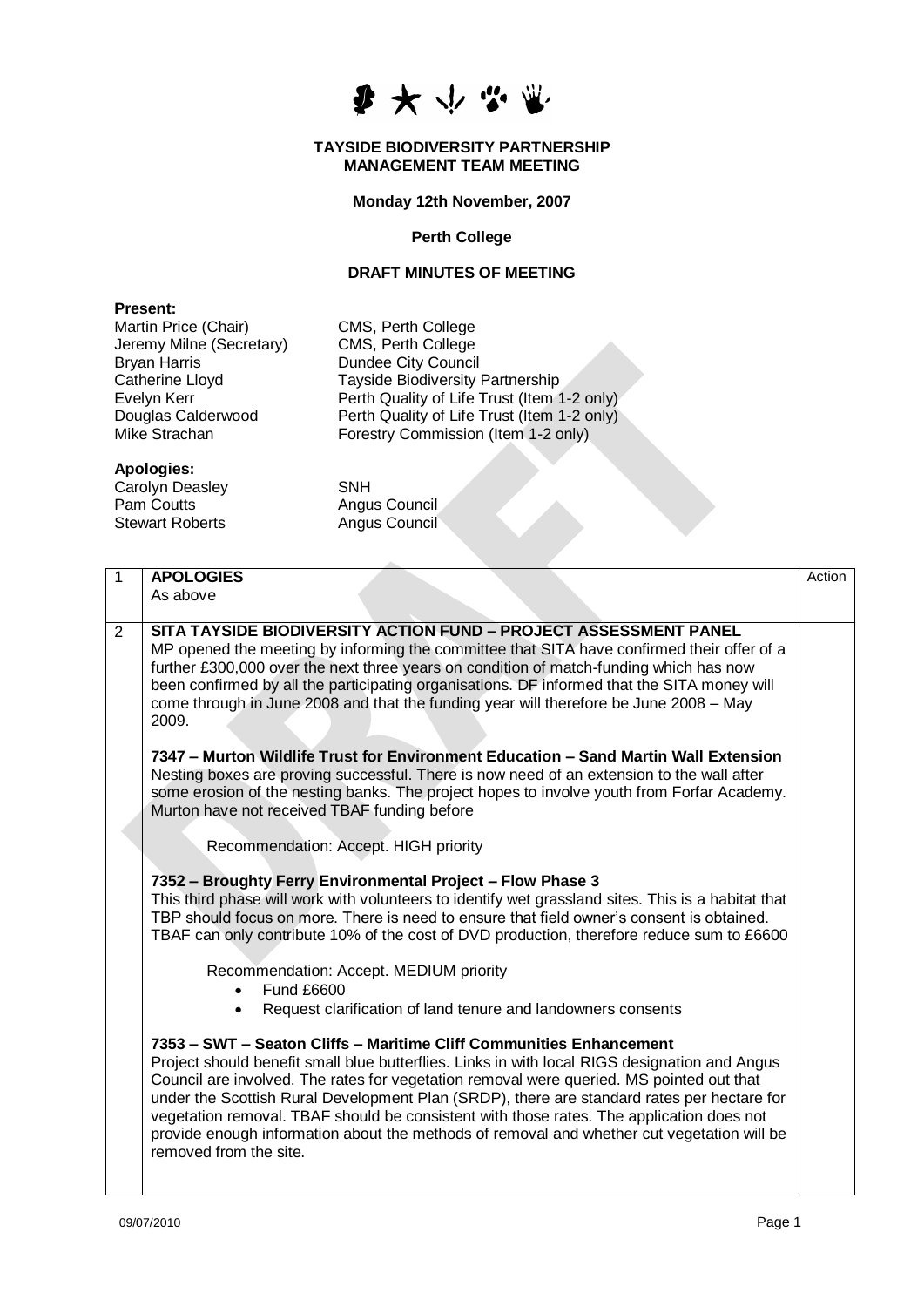Recommendation: Accept. HIGH priority Request clarification of basis for cost estimates (request to see contractors' estimates) Ensure rates are consistent with standard rates under SRDP Ask for copy of Management Plan Request clarification of method of bracken removal and ensure that cut vegetation is removed from site include a location map and six-figure grid reference **7354 – SWT – Balnaguard Glen – Juniper Regeneration 7355 – SWT – Keltneyburn – Calcareous Grassland Improvement Project 7356 – SWT – Brerachan – Northern Hay Meadow Enhancement** All three of these SWT applications are lacking in sufficient detail. They all need to ensure they include a location map and six-figure grid reference and clear breakdown of costs. The applications currently do not include total project costs (including SWT staff and volunteer time) and therefore are presented as requests for 100% funding. DF pointed out that SITA money is really meant to act as pump-prime funding, and should only meet a maximum of 80% of total project costs. Also, where the work is to be carried out on land designated as SSSI they may be eligible for funding under SRDP. Therefore, the committee would be happy to look again at more detailed applications at the next meeting but would prefer that SWT seek SRDP funding first. Recommendation: Defer to next meeting SWT to seek SRDP funding first If applications to be resubmitted to TBAF, ensure sufficient detail **7357 – SWT – Loch of Lowes – Osprey Protection Officer** High profile project. The application does not include any in-kind contribution and therefore is presented as request for 100% funding. Recommendation: Accept. HIGH priority Request clarification of total costs including all in-kind contributions and volunteer time over the 24/7 period of osprey protection. Request clarification of financial information on form (check figures) It is a condition of funding that SWT supply information about the project for the purpose of TBAF/TBP publicity. They also need to acknowledge TBAF funding in their own literature. **7364 – Angus Council – St. Margaret's House Swift Project** Swifts have still not been included in the UKBAP priority list and unfortunately the application does not mention the fact that bats also benefit from these boxes. Therefore, in the absence of a UKBAP priority species, this needs to be worked through the Tayside Urban Action Plan. DF stated that he felt slightly uneasy about funding Angus Council to add biodiversity interest to its own buildings. It was agreed that this would be the last application considered for retrofit of boxes on this site and that future applications would only be considered if boxes were an integral part of the building design. Recommendation: Accept. MEDIUM priority Clarify on the application that these are dual boxes for both swifts and bats **7366 – Angus & Tayside Conservation Group – Tern Conservation in Tayside – Year 3** Since the Group are also seeking funding for the same amount from Crown Estates (CE) there is need to liaise with CE over an appropriate division of funding. TBAF can guarantee half the amount requested and will fund the other half subject to rejection by CE Recommendation: Accept. HIGH priority • Clarify CE position **7367 – Murton Wildlife Trust for Environment Education – Grey Partridge Habitat**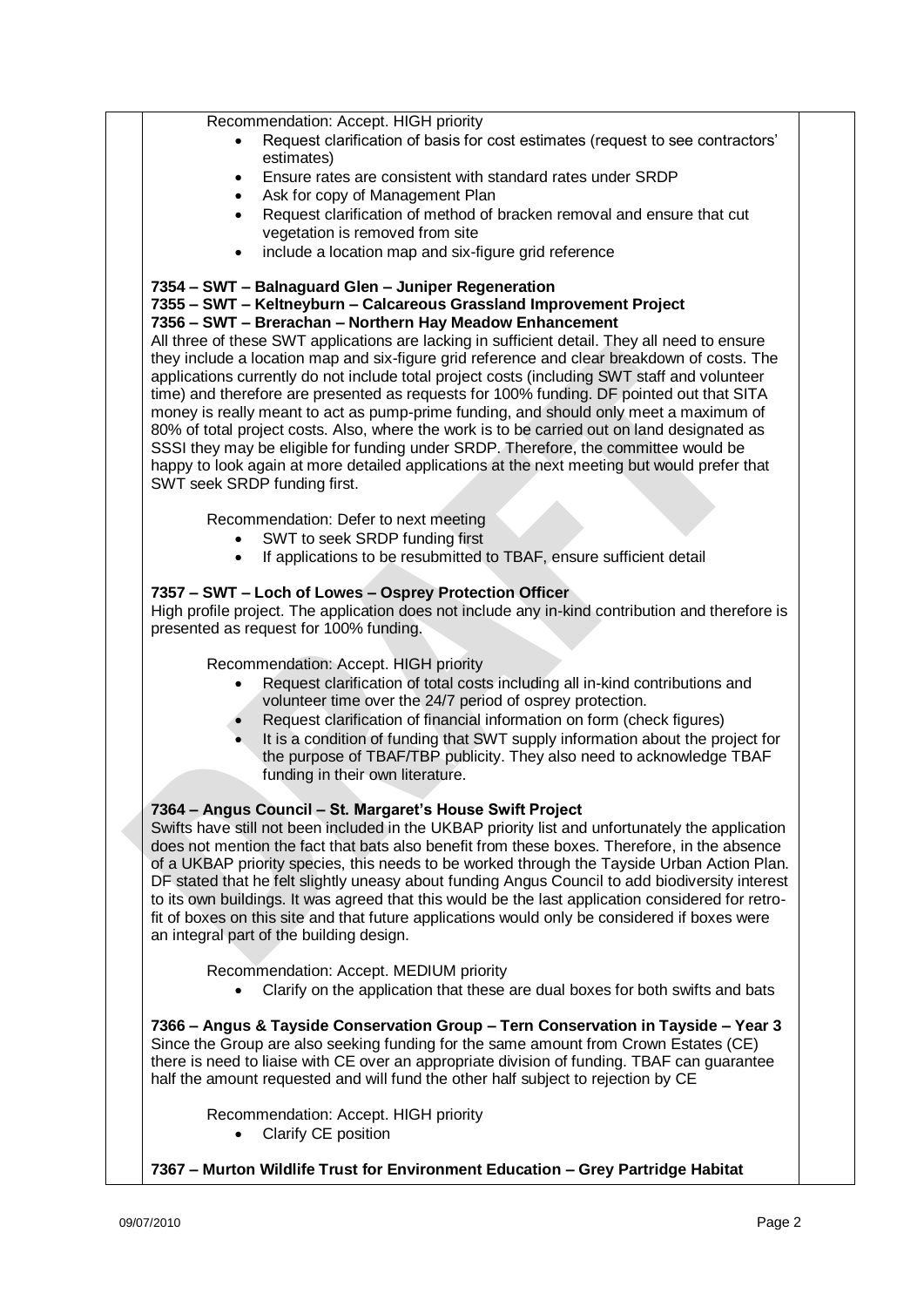|                | <b>Extension</b><br>DF tabled "Additional Information for Grey Partridge Application" from the Murton Wildlife<br>Trust detailing costs of a larger project. This arose from his (+ EK) site visit and discussions<br>with the site manager. The application now needs to be rewritten to include the full costs of<br>this larger project.<br>Recommendation: Accept. HIGH priority<br>Re-write application<br>Actions arising from consideration of applications<br>AP1 - ensure that TBAF application guidelines are reviewed in the New year to include<br>the following:<br>the need for a six-figure grid reference and location map;<br>job cost rates should be consistent with equivalent SRDP rates where<br>appropriate;<br>where requested funding applies to SSSI, applicants must seek SRDP<br>funding before approaching TBAF.<br>SITA money is really meant to act as pump-prime funding, and should<br>only meet a maximum of 80% of total project costs (the guidelines<br>currently state 100%). | CL/<br><b>DC</b> |
|----------------|---------------------------------------------------------------------------------------------------------------------------------------------------------------------------------------------------------------------------------------------------------------------------------------------------------------------------------------------------------------------------------------------------------------------------------------------------------------------------------------------------------------------------------------------------------------------------------------------------------------------------------------------------------------------------------------------------------------------------------------------------------------------------------------------------------------------------------------------------------------------------------------------------------------------------------------------------------------------------------------------------------------------|------------------|
|                | DC, EK, MS left the meeting                                                                                                                                                                                                                                                                                                                                                                                                                                                                                                                                                                                                                                                                                                                                                                                                                                                                                                                                                                                         |                  |
| 3              | <b>MINUTES OF LAST MEETING</b>                                                                                                                                                                                                                                                                                                                                                                                                                                                                                                                                                                                                                                                                                                                                                                                                                                                                                                                                                                                      |                  |
|                | Agreed                                                                                                                                                                                                                                                                                                                                                                                                                                                                                                                                                                                                                                                                                                                                                                                                                                                                                                                                                                                                              |                  |
| $\overline{4}$ | <b>MATTERS ARISING</b>                                                                                                                                                                                                                                                                                                                                                                                                                                                                                                                                                                                                                                                                                                                                                                                                                                                                                                                                                                                              |                  |
|                | Item 6 - Laptop is still to go to PKC for removal of software<br>AP2 - Return TBP laptop to PKC IT Department for removal of software                                                                                                                                                                                                                                                                                                                                                                                                                                                                                                                                                                                                                                                                                                                                                                                                                                                                               | <b>CL</b>        |
| 5              | <b>WORK PROGRAMME/CO-ORDINATOR'S REPORT</b>                                                                                                                                                                                                                                                                                                                                                                                                                                                                                                                                                                                                                                                                                                                                                                                                                                                                                                                                                                         |                  |
|                | Tabled her co-ordinator's report and also Rachael's workload                                                                                                                                                                                                                                                                                                                                                                                                                                                                                                                                                                                                                                                                                                                                                                                                                                                                                                                                                        |                  |
|                | CL reported that her 2 <sup>nd</sup> Quarter Work Programme report had been sent to SNH for comment<br>in relation to the recent grant claim but that relevant staff were away. MP and BH stated that<br>the co-ordinator's report is primarily for the Management Team and not SNH.                                                                                                                                                                                                                                                                                                                                                                                                                                                                                                                                                                                                                                                                                                                                |                  |
|                | CL presented her report with comments arising as follows.                                                                                                                                                                                                                                                                                                                                                                                                                                                                                                                                                                                                                                                                                                                                                                                                                                                                                                                                                           |                  |
|                | A. CL has spent more time than expected in liaising with SBF and other LBAPs<br>B. CL still chairing the Coasts & Estuaries and Education sub-groups, as well as the<br>Swift Interest Group, which are all very time-consuming. MP/BH agreed that CL does                                                                                                                                                                                                                                                                                                                                                                                                                                                                                                                                                                                                                                                                                                                                                          |                  |
|                | not have time to run sub-groups and interest groups.<br>C. Woodland sub-group is not functioning as well as desired as the Chair is currently                                                                                                                                                                                                                                                                                                                                                                                                                                                                                                                                                                                                                                                                                                                                                                                                                                                                       |                  |
|                | very busy; the latest meeting has had to be postponed to the New Year.<br>D. Upland sub-group is currently not meeting, but CL has written to the Chair with<br>proposals for an Upland Discussion Day which will bring together key organisations                                                                                                                                                                                                                                                                                                                                                                                                                                                                                                                                                                                                                                                                                                                                                                  |                  |
|                | from both Tayside and the Cairngorms Biodiversity Partnership.<br>E. CL has spent quite a lot of time re-writing the Community Gardens Booklet to the                                                                                                                                                                                                                                                                                                                                                                                                                                                                                                                                                                                                                                                                                                                                                                                                                                                               |                  |
|                | satisfaction of Urban sub-group members. This has arisen owing to the original<br>booklet only covering the subject of allotments, whereas the Tayside booklet will<br>include community gardens, orchards and allotments. The draft has been well-<br>received.                                                                                                                                                                                                                                                                                                                                                                                                                                                                                                                                                                                                                                                                                                                                                    |                  |
|                | F. The recent Orchard meeting went very well attracting 85 people with additional ca.<br>40 apologies sent. This was very good publicity for TBP and it is excellent that<br>biodiversity interests are being widened out to the commercial sector. However,<br>organising the meeting took a huge amount of time and CL commended Rachael for<br>having done a huge amount of work in organising the seminar.                                                                                                                                                                                                                                                                                                                                                                                                                                                                                                                                                                                                      |                  |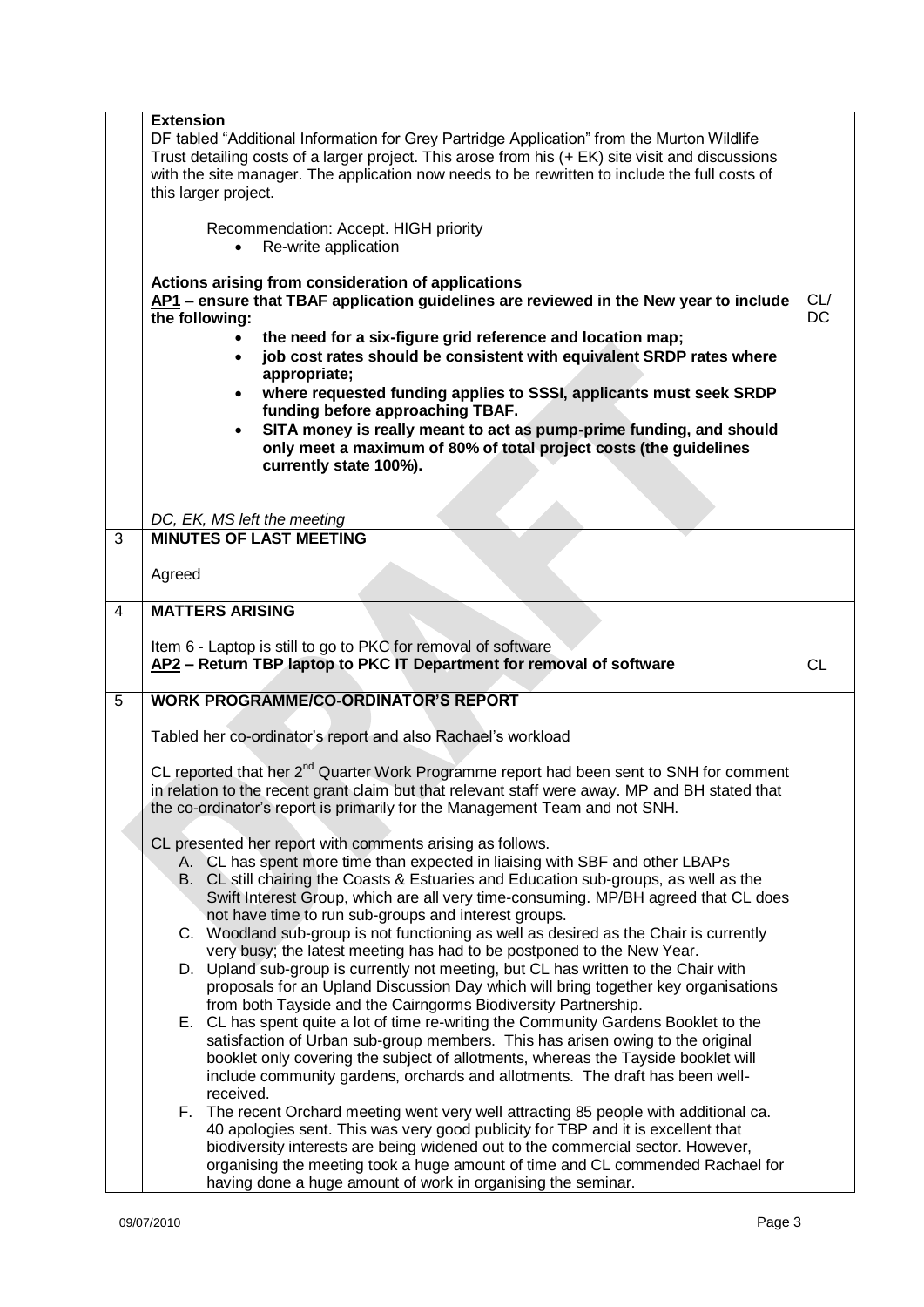|                | G. Following on from the orchard meeting there is much interest in setting up the Carse<br>of Gowrie Orchard Forum. A further meeting is to be arranged for 11 <sup>th</sup> December to<br>pump prime this, with Syd House chairing, and Dr. Crispin Hayes facilitating. CL<br>agreed to handle the administration for this, but proposed that because of the time<br>implications she should not take on further tasks. She is keen to focus on the<br>biodiversity aspect of orchards and confirmed she could edit the Scottish version of<br>the PTES' Orchard Biodiversity leaflet as a TBP contribution. MP said that this is an<br>excellent initiative and suggested that we try to find funding to support it. CL has<br>already provided the Forestry Commission with a brief for the proposed Orchard<br>Project Officer. MP/BH fully supported CL in backing off from committing too much<br>time to the initiative after the Dec 11 meeting and declining to do any further<br>administration for the project (on behalf of the Woodland sub-group) beyond this<br>date.<br>H. CL suggested that in order to consolidate all the Orchard work in Tayside, Crispin<br>Hayes be paid to prepare a Traditional Orchards HAP in line with the UKBAP's new<br>Traditional Orchards HAP and the importance of orchard biodiversity in Tayside.<br>However, she did not think that SNH would be keen to grant-aid the HAP and Syd<br>House had declined to pay for any further Woodland HAPs. .<br>CL now has her own office at Angus Council that she attends once every six weeks<br>$\mathbf{L}$<br>where she receives people by appointment, surgery-style. The office is also well<br>furnished with leaflets and posters for people to access in between her visits.<br>Surgeries are not running so smoothly at PKC and DCC yet.<br>J. The Planning Manual is still not finished. The Community Gardens Booklet took<br>precedence and re-writing Advice Notes and the main section of the Manual has<br>taken a lot of time. MP said that CL must aim to finish the Manual by the end of the<br>year ready to launch on the 4 <sup>th</sup> March.<br>K. BARS – want to get Rachael trained to use BARS. JNCC Training Day coming to the<br>area in January. MP/BH agreed that Rachael should get trained in January. CL<br>expressed concern about the time it would take to input all of the 1 <sup>st</sup> Tranche<br>Actions. MP/BH said that CL should forget about inputting 1 <sup>st</sup> Tranche Actions and<br>focus on current actions. 1 <sup>st</sup> Tranche was something of a learning experience and<br>priorities have now moved on and it was agreed that the actions on the sub-group<br>project proformas are the relevant ones to be put on BARS. The proforma actions<br>are the ones relevant to the current Grant Aid conditions and we should focus on<br>those now. |                 |
|----------------|----------------------------------------------------------------------------------------------------------------------------------------------------------------------------------------------------------------------------------------------------------------------------------------------------------------------------------------------------------------------------------------------------------------------------------------------------------------------------------------------------------------------------------------------------------------------------------------------------------------------------------------------------------------------------------------------------------------------------------------------------------------------------------------------------------------------------------------------------------------------------------------------------------------------------------------------------------------------------------------------------------------------------------------------------------------------------------------------------------------------------------------------------------------------------------------------------------------------------------------------------------------------------------------------------------------------------------------------------------------------------------------------------------------------------------------------------------------------------------------------------------------------------------------------------------------------------------------------------------------------------------------------------------------------------------------------------------------------------------------------------------------------------------------------------------------------------------------------------------------------------------------------------------------------------------------------------------------------------------------------------------------------------------------------------------------------------------------------------------------------------------------------------------------------------------------------------------------------------------------------------------------------------------------------------------------------------------------------------------------------------------------------------------------------------------------------------------------------------------------------------------------------------------------------------------------------------------------------------------------------------------------------------------------------------------------------------------------------------------------------------------------------------------------------------------------------------------------------------------------------------------------------------------------|-----------------|
| 6              | SUPPORT TO TBAP AT DUNDEE CITY COUNCIL                                                                                                                                                                                                                                                                                                                                                                                                                                                                                                                                                                                                                                                                                                                                                                                                                                                                                                                                                                                                                                                                                                                                                                                                                                                                                                                                                                                                                                                                                                                                                                                                                                                                                                                                                                                                                                                                                                                                                                                                                                                                                                                                                                                                                                                                                                                                                                                                                                                                                                                                                                                                                                                                                                                                                                                                                                                                         |                 |
|                |                                                                                                                                                                                                                                                                                                                                                                                                                                                                                                                                                                                                                                                                                                                                                                                                                                                                                                                                                                                                                                                                                                                                                                                                                                                                                                                                                                                                                                                                                                                                                                                                                                                                                                                                                                                                                                                                                                                                                                                                                                                                                                                                                                                                                                                                                                                                                                                                                                                                                                                                                                                                                                                                                                                                                                                                                                                                                                                |                 |
|                | Several issues relating to office support at DCC were raised by CL and discussed.<br>A. Voice-activated software – BH said that there were licensing issues regarding this.<br>CL has been added to the list of those to receive it but everyone was waiting for it.<br>This could be long-term issue and BH advised CL to seek an interim alternative such<br>as buying a digital voice recorder and asking Rachael to type from that.                                                                                                                                                                                                                                                                                                                                                                                                                                                                                                                                                                                                                                                                                                                                                                                                                                                                                                                                                                                                                                                                                                                                                                                                                                                                                                                                                                                                                                                                                                                                                                                                                                                                                                                                                                                                                                                                                                                                                                                                                                                                                                                                                                                                                                                                                                                                                                                                                                                                        | <b>CL</b>       |
|                | B. Rachael still does not have a working phone. BH advised pressing IT department on<br>this and if still not getting a response, take it to Peter Sandwell.                                                                                                                                                                                                                                                                                                                                                                                                                                                                                                                                                                                                                                                                                                                                                                                                                                                                                                                                                                                                                                                                                                                                                                                                                                                                                                                                                                                                                                                                                                                                                                                                                                                                                                                                                                                                                                                                                                                                                                                                                                                                                                                                                                                                                                                                                                                                                                                                                                                                                                                                                                                                                                                                                                                                                   | <b>CL</b>       |
|                | C. Answer phone. Need is urgent. BH said he may have a spare one.<br>D. Colour printer. BH advised that it should be possible to connect to a network printer if<br>there is one on the same floor.                                                                                                                                                                                                                                                                                                                                                                                                                                                                                                                                                                                                                                                                                                                                                                                                                                                                                                                                                                                                                                                                                                                                                                                                                                                                                                                                                                                                                                                                                                                                                                                                                                                                                                                                                                                                                                                                                                                                                                                                                                                                                                                                                                                                                                                                                                                                                                                                                                                                                                                                                                                                                                                                                                            | BH<br><b>CL</b> |
|                | E. CL advised to use digital diary so others can benefit also.                                                                                                                                                                                                                                                                                                                                                                                                                                                                                                                                                                                                                                                                                                                                                                                                                                                                                                                                                                                                                                                                                                                                                                                                                                                                                                                                                                                                                                                                                                                                                                                                                                                                                                                                                                                                                                                                                                                                                                                                                                                                                                                                                                                                                                                                                                                                                                                                                                                                                                                                                                                                                                                                                                                                                                                                                                                 | <b>CL</b>       |
|                | CL stated that she is currently in the DCC office at least twice per week. MP/BH felt that CL<br>should ensure that she is in the office at times when Rachael is there and also sometime<br>towards the end of each week, where feasible, to pick up phone messages (when there is an<br>answer machine installed).                                                                                                                                                                                                                                                                                                                                                                                                                                                                                                                                                                                                                                                                                                                                                                                                                                                                                                                                                                                                                                                                                                                                                                                                                                                                                                                                                                                                                                                                                                                                                                                                                                                                                                                                                                                                                                                                                                                                                                                                                                                                                                                                                                                                                                                                                                                                                                                                                                                                                                                                                                                           |                 |
| $\overline{7}$ | <b>FINANCES</b>                                                                                                                                                                                                                                                                                                                                                                                                                                                                                                                                                                                                                                                                                                                                                                                                                                                                                                                                                                                                                                                                                                                                                                                                                                                                                                                                                                                                                                                                                                                                                                                                                                                                                                                                                                                                                                                                                                                                                                                                                                                                                                                                                                                                                                                                                                                                                                                                                                                                                                                                                                                                                                                                                                                                                                                                                                                                                                |                 |
|                | BH tabled a current financial statement showing a surplus. CL pointed out that this includes a<br>sum of £5312 that is ring-fenced for the Planning Manual. This should be added as an item<br>so that it doesn't get overlooked. Also need breakdown of sub-group expenses.                                                                                                                                                                                                                                                                                                                                                                                                                                                                                                                                                                                                                                                                                                                                                                                                                                                                                                                                                                                                                                                                                                                                                                                                                                                                                                                                                                                                                                                                                                                                                                                                                                                                                                                                                                                                                                                                                                                                                                                                                                                                                                                                                                                                                                                                                                                                                                                                                                                                                                                                                                                                                                   |                 |